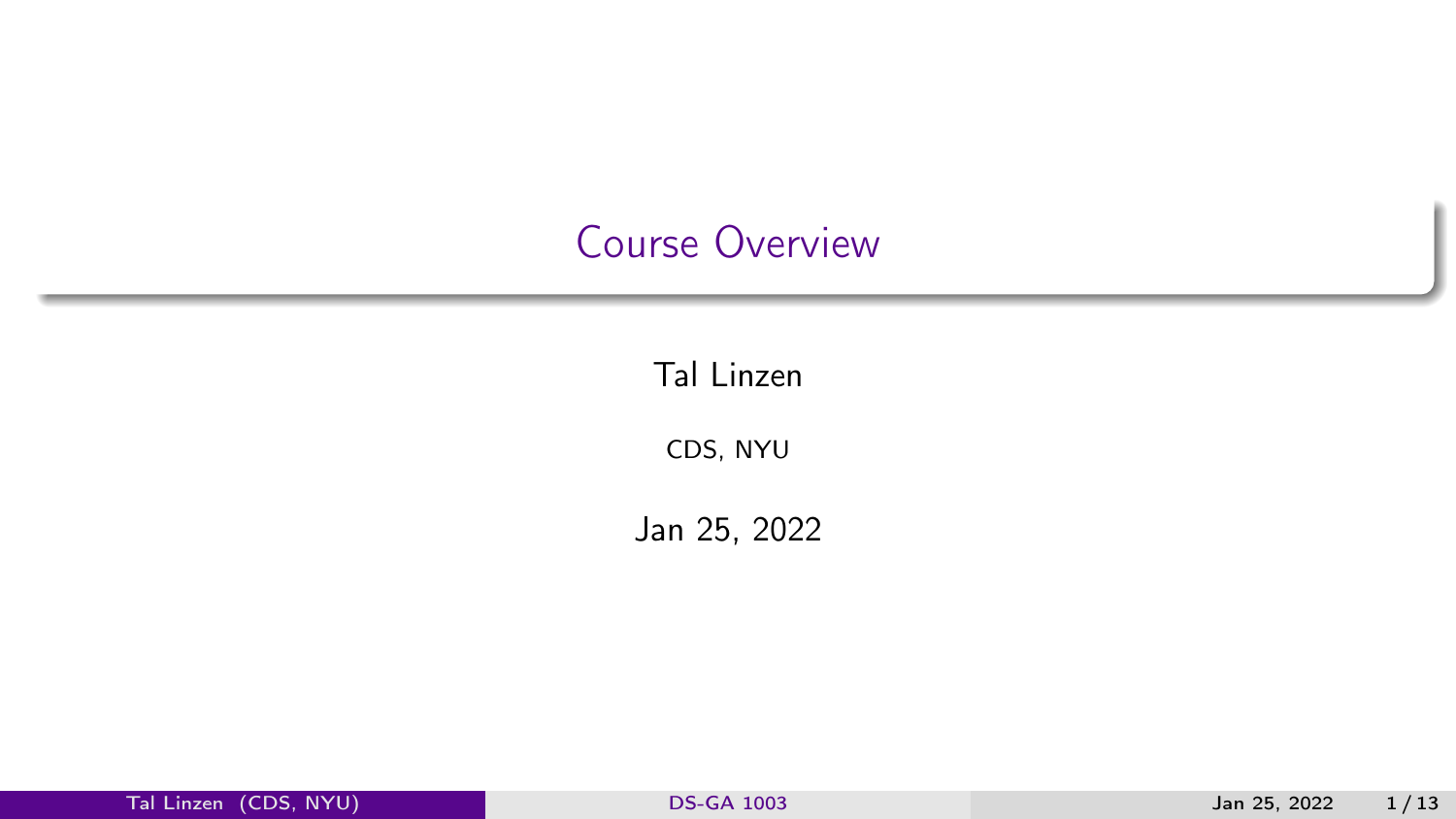



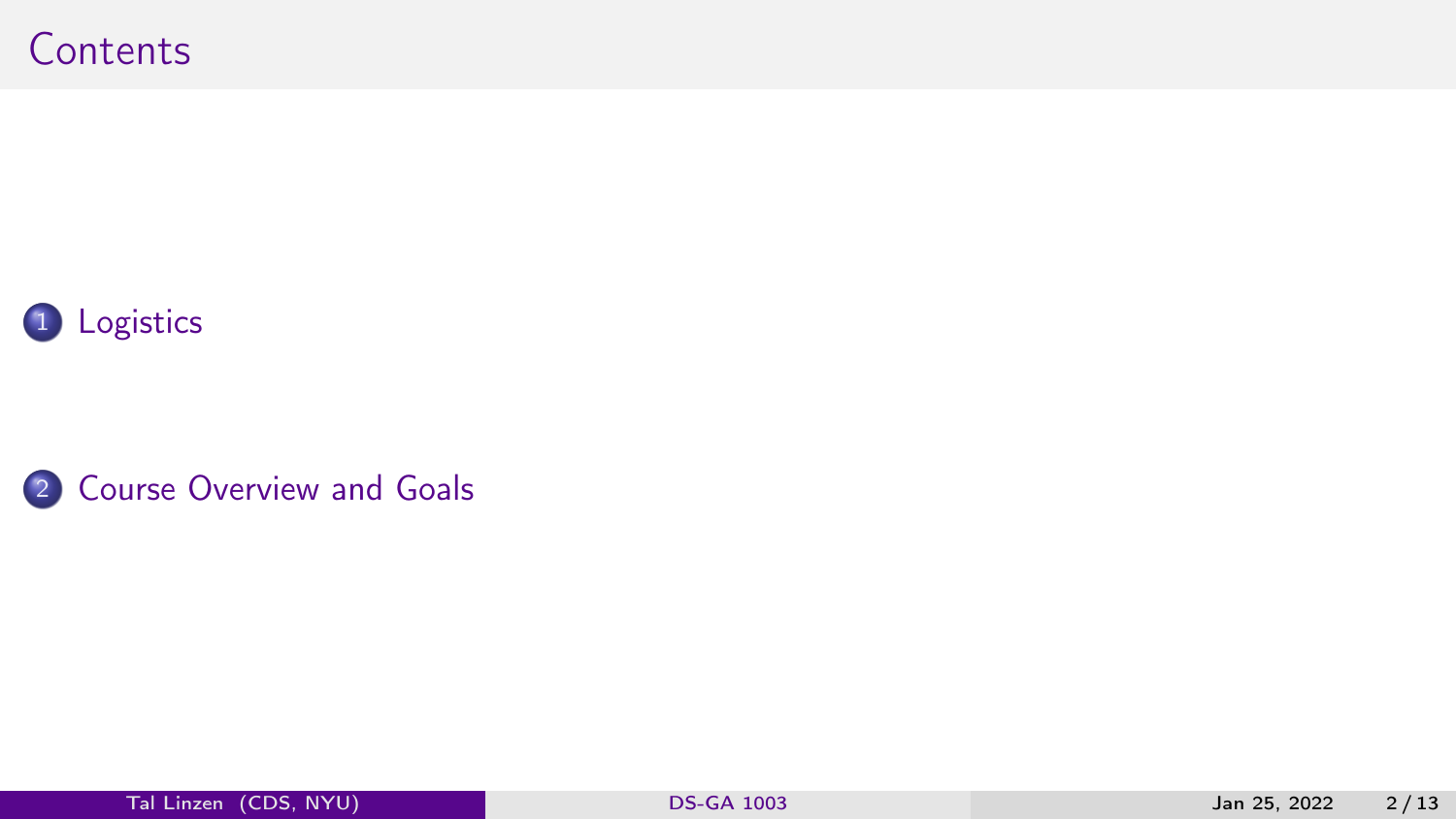# <span id="page-2-0"></span>[Logistics](#page-2-0)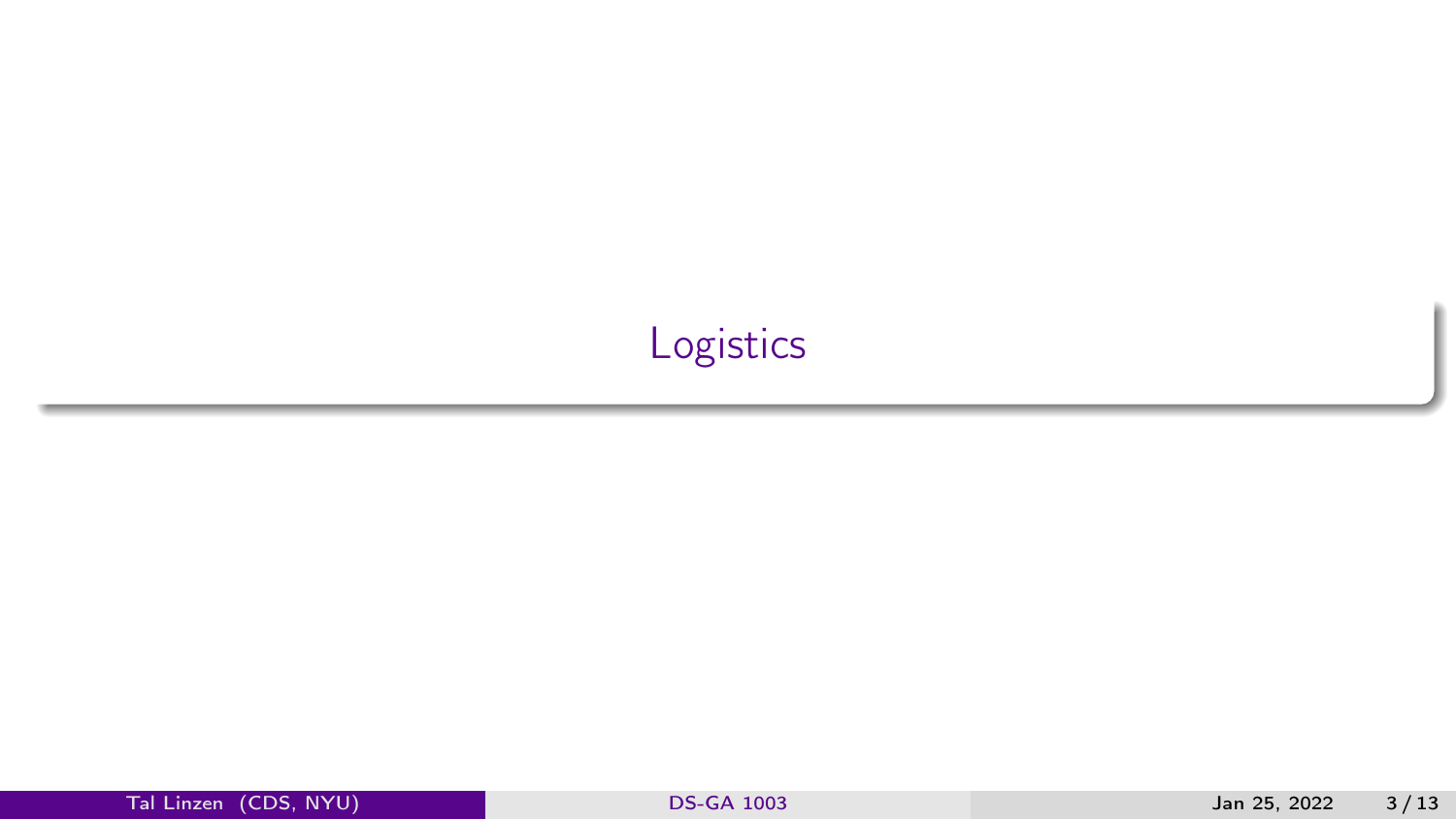### Course Staff

- **o** Instructors:
	- Tal Linzen (Linguistics and Data Science)
	- He He (Computer Science and Data Science)
- **Section leaders:** 
	- Vishakh Padmakumar
	- Colin Wan
- **o** Graders:
	- Congyun Jin
	- Bella Lyu
	- Gavin Nan
	- Ziyi Xie
	- Namrata Mukhija

Tal Linzen (CDS, NYU) [DS-GA 1003](#page-0-0) Jan 25, 2022 4 / 13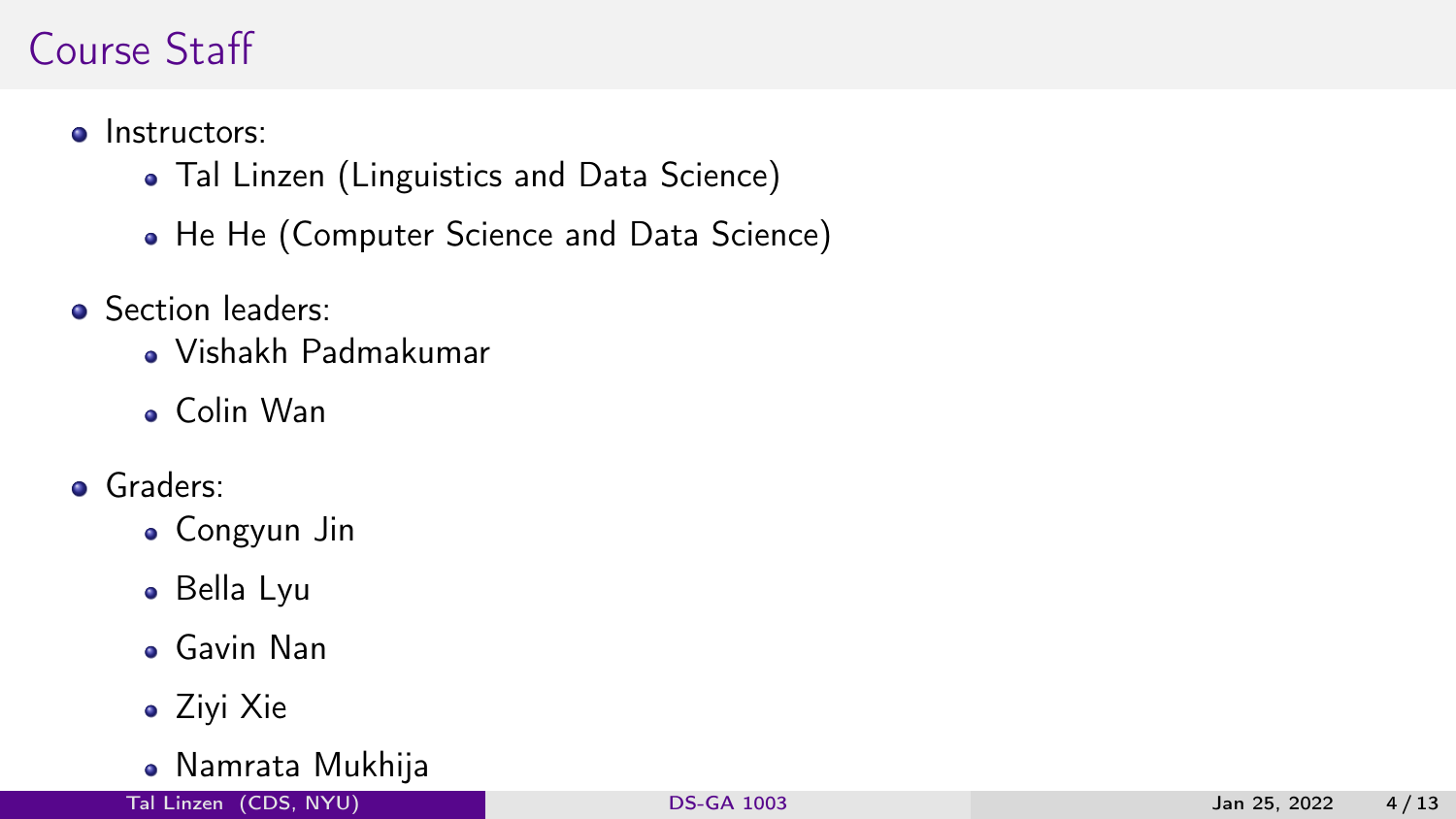### **Logistics**

- Class webpage: <https://nyu-ds1003.github.io/spring2022>
	- Course materials (lecture slides, homework assignments) will be made available on the website
- **•** Announcements via Brightspace
- Discussion / questions on CampusWire: <https://campuswire.com/c/G6A12AE75/feed>
- Sign up to Gradescope to submit homework assignments (entry code V8K3XW)
- **Office Hours:** 
	- The professors' office hours will be on Zoom (Tal: Tuesday 3:30-4:30 pm; He: Thursday 4:30-5:30 pm)
	- The section leaders' office hours will be in person (Vishakh: Wednesday 6-7 pm; Colin: Monday 1-2 pm; Room 204, 60 5th Ave)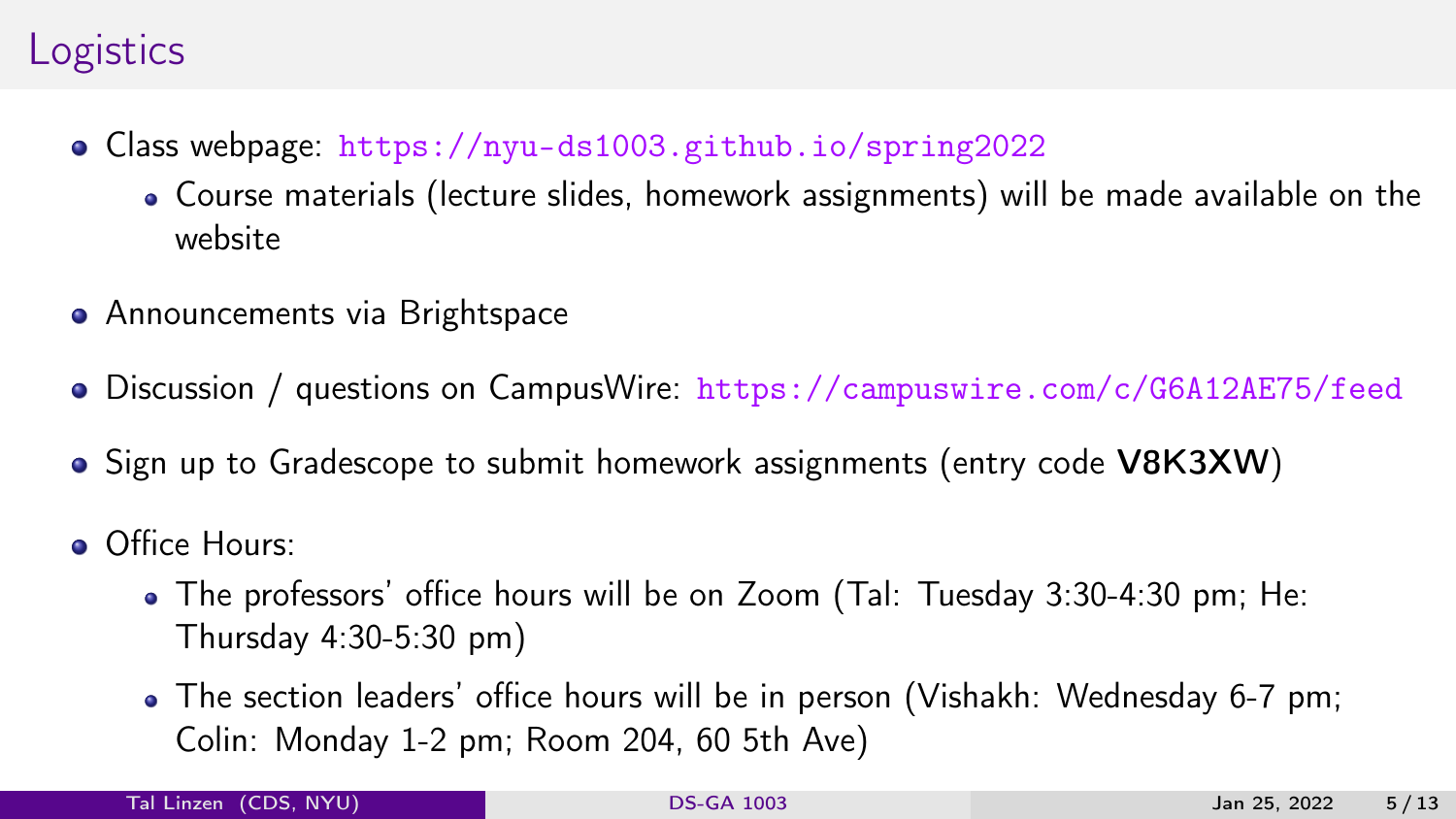- 7 assignments  $(1 \times 4\% + 6 \times 6\% = 40\%)$
- $\bullet$  Two tests  $(60\%)$ 
	- Midterm Exam (30%) in Week 7 (March 8th), covering material up to Week 6
	- Final Exam (30%), schedule hasn't been announced yet, covering all material
- Typical grade distribution: A (40%), A- (20%), B+ (20%), B (10%), B- (5%),  $\lt$ B- (5%)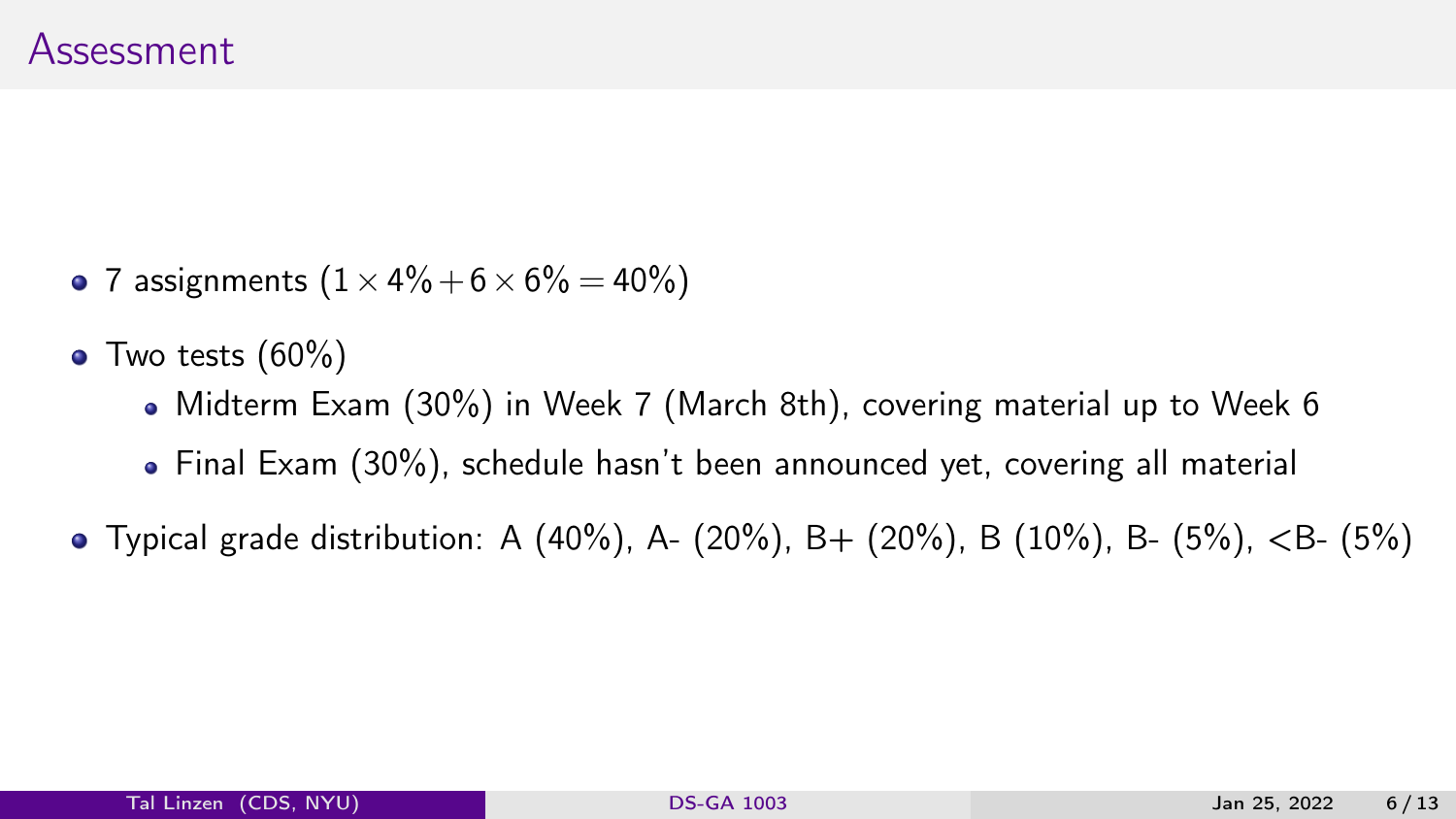- Assignment 0: Help you get farmiliar with the format (not submitted or graded)
- First assignment out now  $-$  due on Feb 1
- Submit through Gradescope as a PDF document
- Late policy: Assignments are accepted up to 48 hours late (see more details on website)
- You can collaborate with other students on the homework assignments, but please:
	- Write up the solutions and code on your own;
	- And list the names of the students you discussed each problem with.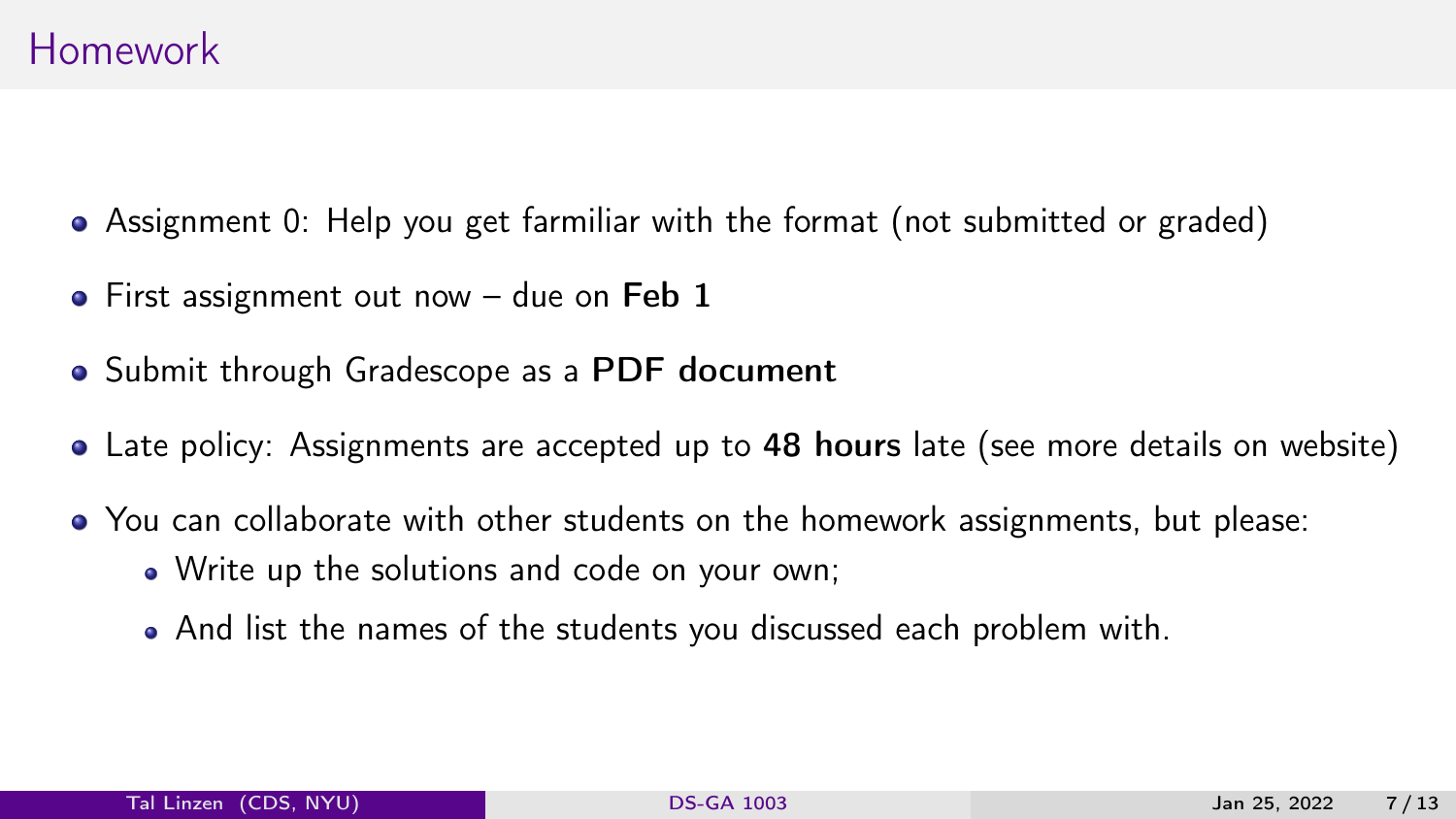- Exam format TBD: either in-person or submitted through Gradescope, like the assignments
- We'll make this decision based on NYU policy at the time stay tuned
- Before each exam, we will post exams from previous years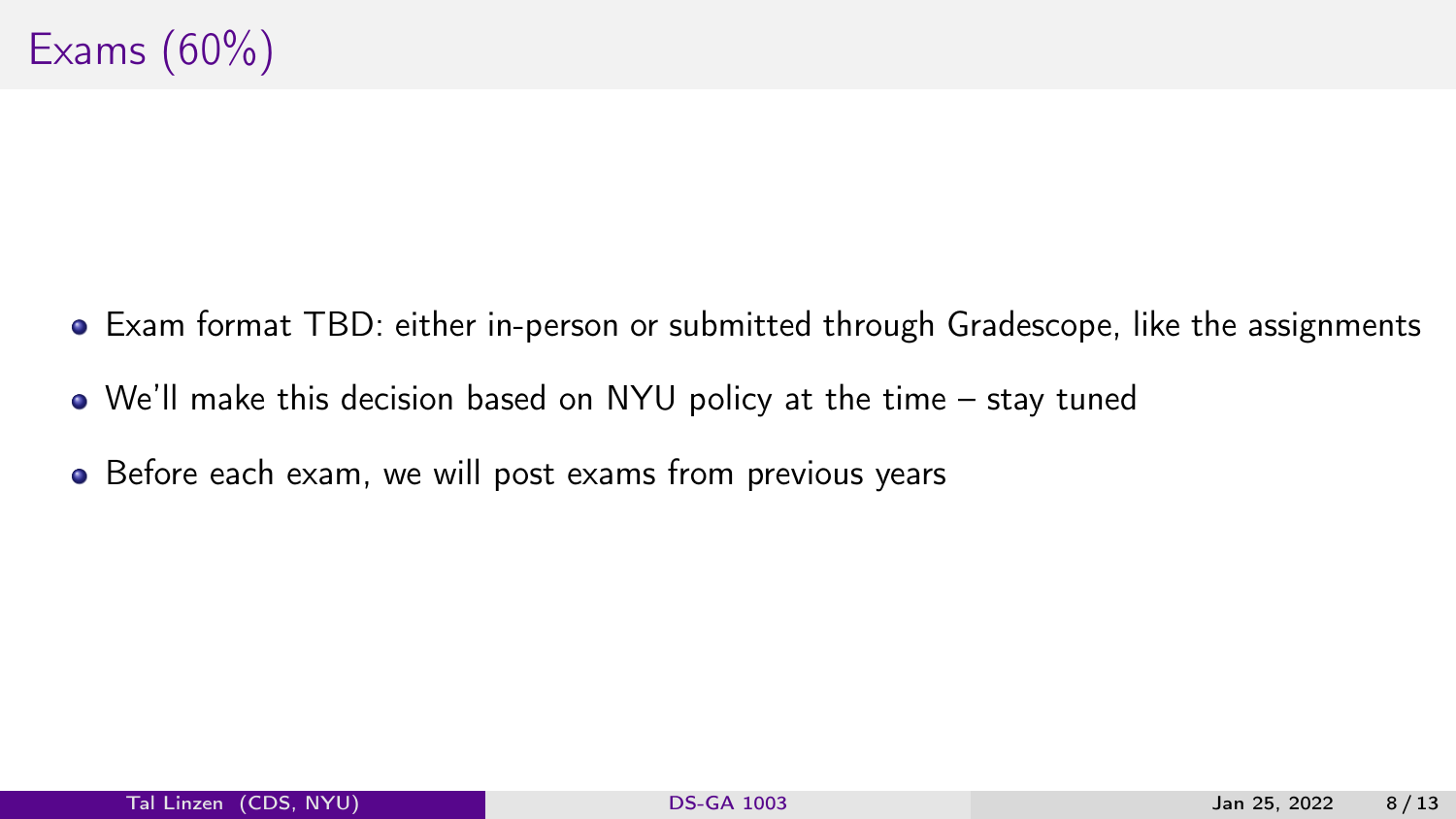#### **Prerequisites**

- **ODS-GA 1001:** Introduction to Data Science
- DS-GA 1002: Statistical and Mathematical Methods
- Math
	- **Multivariate Calculus**
	- **.** Linear Algebra
	- Probability Theory
	- **Statistics**
	- [Preferred] Proof-based linear algebra or real analysis
- Python programming (numpy)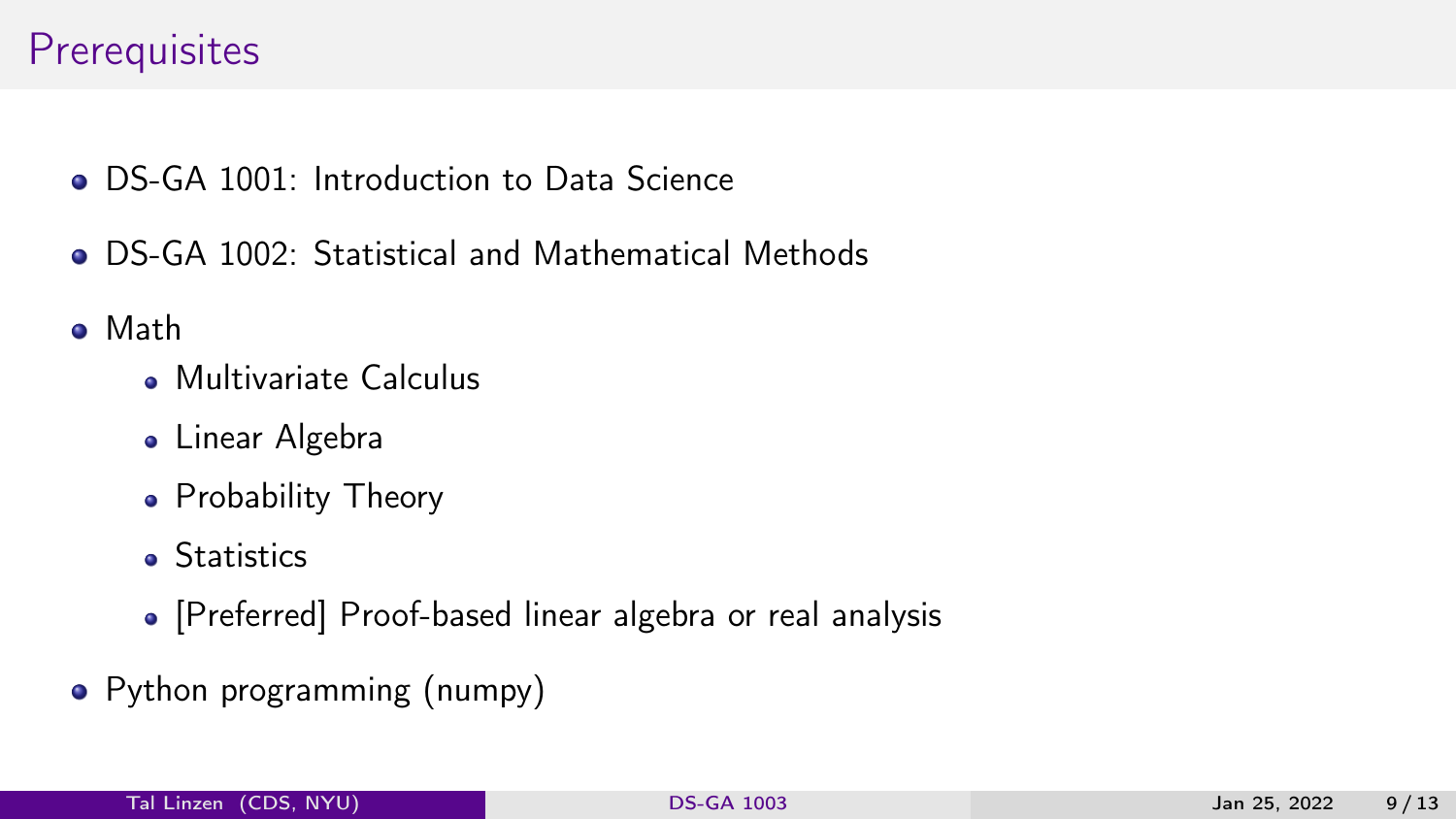### <span id="page-9-0"></span>[Course Overview and Goals](#page-9-0)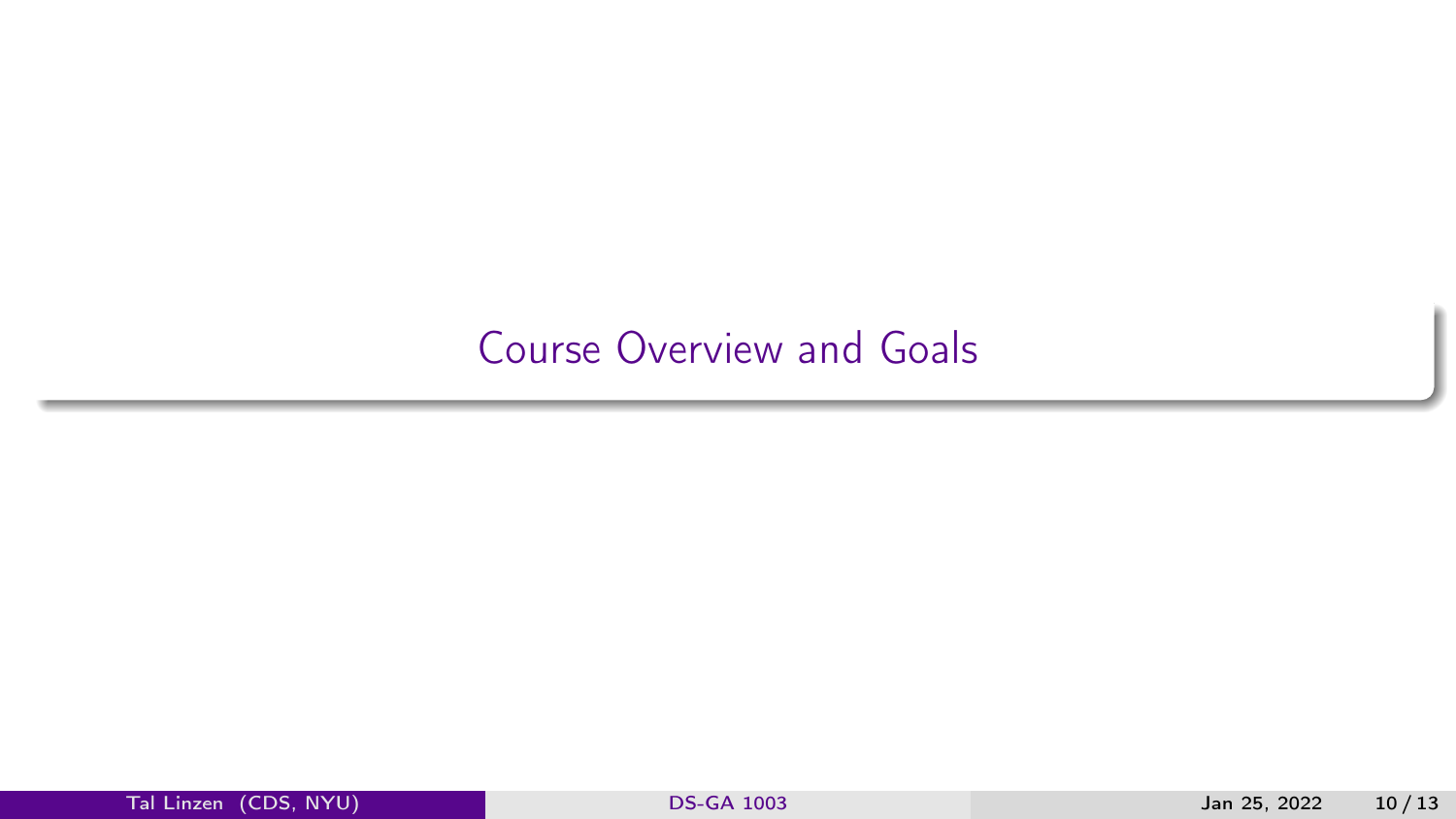## Syllabus (Tentative)

13 weeks of instruction  $+1$  week midterm exam

- 2 weeks: introduction to statistical learning theory, optimization
- 2–3 weeks: Linear methods for binary classification and regression (also kernel methods)
- 2 weeks: Probabilistic models, Bayesian methods
- 1 week: Multiclass classification and introduction to structured prediction
- 3–4 weeks: Nonlinear methods (trees, ensemble methods, and neural networks)
- 2 weeks: Unsupervised learning: clustering and latent variable models
- More detailed schedule on the course website (still subject to change)
- Certain applications and practical algorithms may be covered in the labs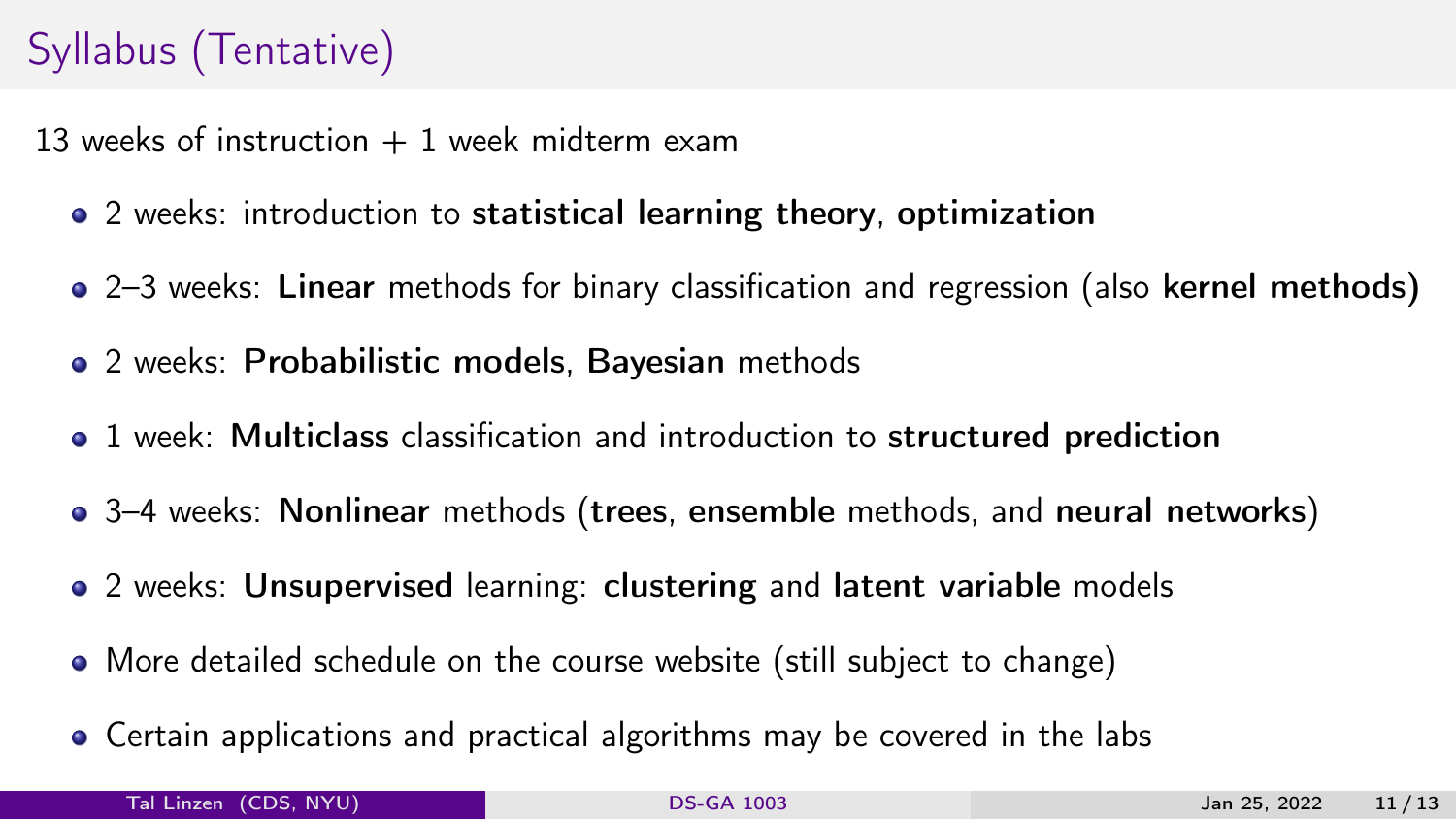- Our focus will be on the fundamental building blocks of machine learning
- ML methods have a lot of names; our goal is for you to notice that fancy new method A "is just" familiar thing  $B +$  familiar thing  $C +$  tweak D • SVM "is just" ERM with hinge loss with  $\ell_2$  regularization
	- Pegasos "is just" SVM with SGD with a particular step size rule
	- Random forests "are just" bagging with trees, with a different approach to choosing splitting variables